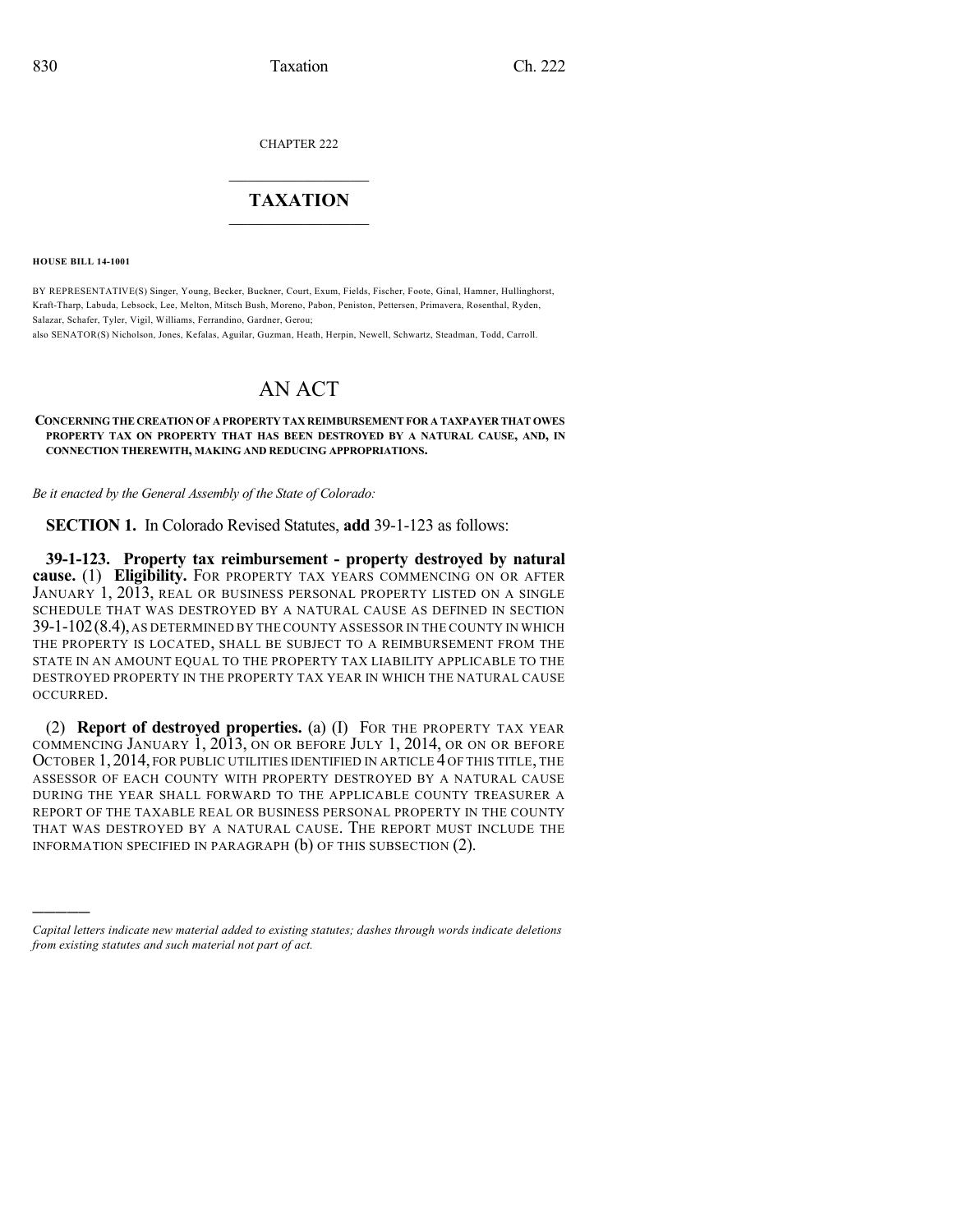## Ch. 222 **Taxation** 831

(II) FOR PROPERTY TAX YEARS COMMENCING ON OR AFTER JANUARY 1, 2014, ON OR BEFORE DECEMBER 15 OF THE APPLICABLE PROPERTY TAX YEAR, THE ASSESSOR OF EACH COUNTY WITH PROPERTY DESTROYED BY A NATURAL CAUSE SHALL FORWARD TO THE APPLICABLE COUNTY TREASURER A REPORT OFTHE TAXABLE REAL OR BUSINESS PERSONAL PROPERTY IN THE COUNTY THAT WAS DESTROYED BY A NATURAL CAUSE THROUGH NOVEMBER OF THE YEAR. THE REPORT MUST INCLUDE THE INFORMATION SPECIFIED IN PARAGRAPH (b) OF THIS SUBSECTION (2).

(III) IF AFTER SUBMITTING A REPORT TO THE COUNTY TREASURER PURSUANT TO SUBPARAGRAPH (I) OR (II) OF THIS PARAGRAPH (a), THE COUNTY ASSESSOR DISCOVERS ANY TAXABLE REAL OR BUSINESS PERSONAL PROPERTY THAT WAS DESTROYED BY A NATURAL CAUSE DURING THE APPLICABLE PROPERTY TAX YEAR THAT WAS NOT INCLUDED IN THE REPORT, THE COUNTY ASSESSOR SHALL FORWARD TO THECOUNTY TREASURER A SUPPLEMENTALREPORT OF THE ADDITIONAL TAXABLE REAL OR BUSINESS PERSONAL PROPERTY IN THE COUNTY THAT WAS DESTROYED BY A NATURAL CAUSE. THE REPORT MUST INCLUDE THE INFORMATION SPECIFIED IN PARAGRAPH (b) OF THIS SUBSECTION (2). IF APPLICABLE, THE COUNTY ASSESSOR SHALL FORWARD THE SUPPLEMENTAL REPORT TO THE COUNTY TREASURER ON OR BEFORE JULY 1, OR FOR PUBLIC UTILITIES IDENTIFIED IN ARTICLE 4 OF THIS TITLE, ON OR BEFORE OCTOBER 1 OF THE YEAR FOLLOWING THE PROPERTY TAX YEAR IN WHICH THE PROPERTY WAS DESTROYED BY A NATURAL CAUSE.

(b) (I) IN THE CASE OF TAXABLE REAL PROPERTY, THE REPORTS REQUIRED PURSUANT TO PARAGRAPH (a) OF THIS SUBSECTION (2) SHALL INCLUDE THE FOLLOWING:

(A) THE LEGAL DESCRIPTION OF EACH PARCEL OF REAL PROPERTY IN THE COUNTY CONTAINING THE REAL PROPERTY DESTROYED BY A NATURAL CAUSE IN THE APPLICABLE PROPERTY TAX YEAR;

(B) THE SCHEDULE OR PARCEL NUMBER FOR EACH PARCEL OF REAL PROPERTY CONTAINING THE REAL PROPERTY DESTROYED BY A NATURAL CAUSE IN THE APPLICABLE PROPERTY TAX YEAR;

(C) THE NAME OF THE REAL PROPERTY OWNER ON RECORD;

(D) ADESCRIPTION OF THE REAL PROPERTY AND THE DATE OF THE DESTRUCTION; AND

(E) THE PRORATED PROPERTY TAXES DUE ON THE DESTROYED REAL PROPERTY FOR THE APPLICABLE PROPERTY TAX YEAR ACCORDING TO THE RECORDS OF THE COUNTY ASSESSOR.

(II) IN THE CASE OF TAXABLE BUSINESS PERSONAL PROPERTY, THE REPORTS REQUIRED PURSUANT TO PARAGRAPH (a) OF THIS SUBSECTION (2) SHALL INCLUDE THE FOLLOWING:

(A) THE SCHEDULE OR IDENTIFYING NUMBER FOR THE BUSINESS PERSONAL PROPERTY DESTROYED BY A NATURAL CAUSE;

(B) THE NAME OF THE TAXPAYER WHO OWNS OR LEASES THE BUSINESS PERSONAL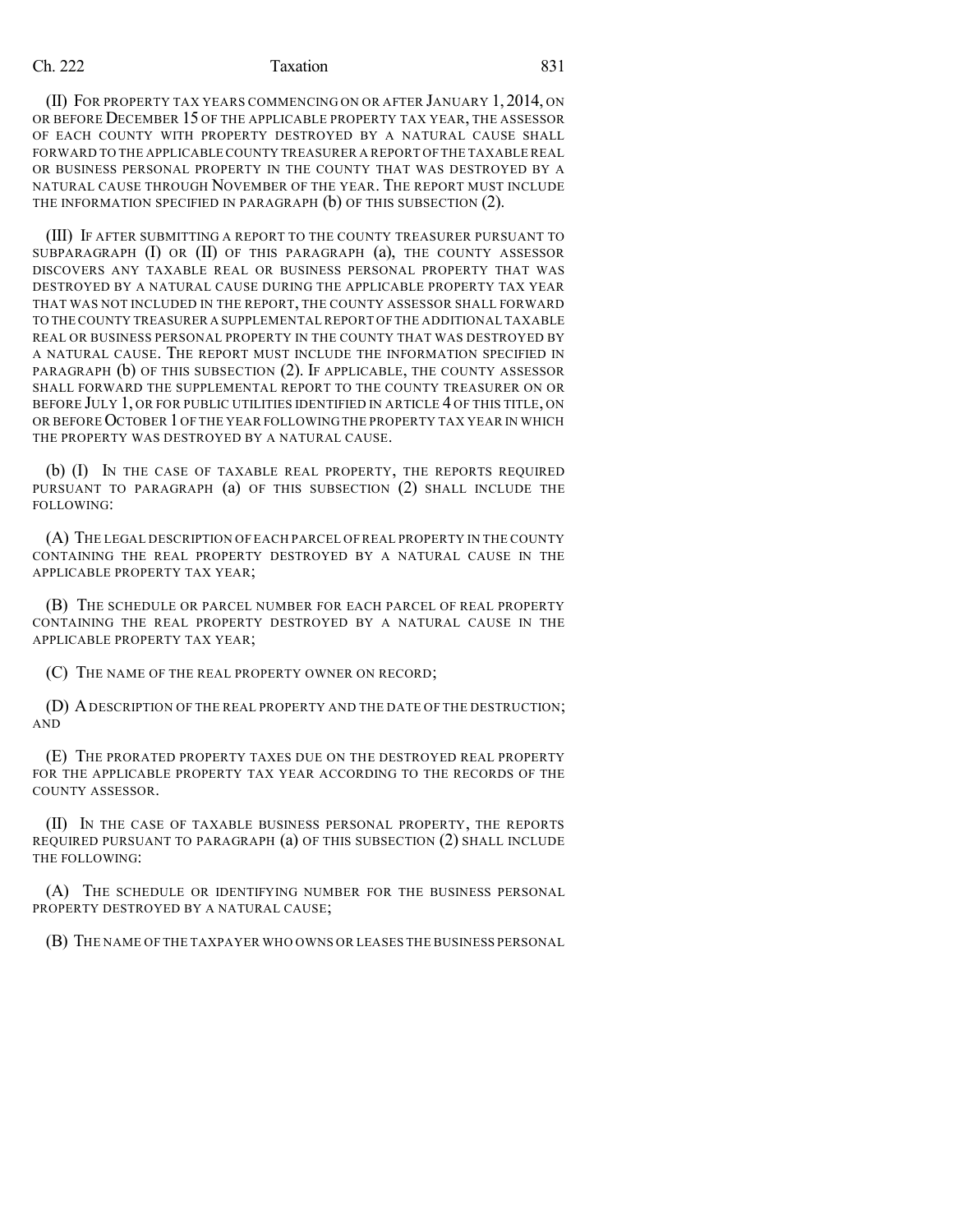PROPERTY THAT WAS DESTROYED BY A NATURAL CAUSE AND THE NAME OF THE ENTITY UNDER WHICH THE TAXPAYER DOES BUSINESS, IF APPLICABLE; AND

(C) THE PROPERTY TAXES DUE ON THE DESTROYED BUSINESS PERSONAL PROPERTY FOR THE APPLICABLE PROPERTY TAX YEAR ACCORDING TO THE RECORDS OF THE COUNTY ASSESSOR.

(3) **Verification of property taxes owed.** (a) WITHIN THIRTY CALENDAR DAYS OF RECEIVINGA REPORT FROM THE COUNTY ASSESSOR PURSUANT TO SUBSECTION (2) OF THIS SECTION,THE COUNTY TREASURER OF THE SAME COUNTY SHALL VERIFY THE TOTAL AMOUNT OF THE PROPERTY TAX IN THE COUNTY THAT IS ELIGIBLE FOR REIMBURSEMENT PURSUANT TO SUBSECTION (1) OF THIS SECTION. THE COUNTY TREASURER SHALL CALCULATE SUCH AMOUNT BASED ON THE CERTIFIED TAX ROLL THAT THE COUNTY TREASURER RECEIVES FROM THE COUNTY ASSESSOR, AS ADJUSTED BY ANY PRORATION OF THE AMOUNT OF PROPERTY TAXES OWED DUE TO THE DESTRUCTION OF THE PROPERTY.

(b) AS SOON AS PRACTICABLE AFTER VERIFYING THE TOTAL AMOUNT OF PROPERTY TAX IN THE COUNTY THAT IS ELIGIBLE TO BE REIMBURSED, THE COUNTY TREASURER SHALL TRANSMIT A REPORT TO THE STATE TREASURER THAT INCLUDES THE COUNTY TREASURER'S VERIFICATION AND THE REPORT OF THE DESTROYED PROPERTIES FROM THE COUNTY ASSESSOR.

(4) **State treasurer to pay county treasurer.** AFTER RECEIVING A REPORT FROM A COUNTY TREASURER PURSUANT TO SUBSECTION (3)OFTHIS SECTION,AND SUBJECT TO APPROPRIATION, THE STATE TREASURER SHALL ISSUE A REIMBURSEMENT WARRANT TO THE APPLICABLE COUNTY TREASURER IN AN AMOUNT EQUAL TO THE TOTAL AMOUNT OF PROPERTY TAX DUE IN THE COUNTY THAT IS ELIGIBLE TO BE REIMBURSED PURSUANT TO SUBSECTION (1) OF THIS SECTION FOR THE APPLICABLE PROPERTY TAX YEAR. THE REIMBURSEMENT SHALL BE PAID FROM THE STATE GENERAL FUND.

(5) **Reimbursement.** (a) WITHIN THIRTY CALENDAR DAYS OF THE RECEIPT OF MONEYS FROM THE STATE TREASURER PURSUANT TO SUBSECTION (4) OF THIS SECTION, THE COUNTY TREASURER SHALL:

(I) APPLY A CREDIT TO THE TAX BILL OF THE DESTROYED PROPERTY FOR THAT YEAR IN THE AMOUNT OF THE EXPECTED REIMBURSEMENT AND APPLY THE REIMBURSEMENT RECEIVED FROM THE TREASURER TO SUCH CREDIT; OR

(II) PAY THE PROPERTY TAX OWED FOR EACH DESTROYED PROPERTY. IF THE PROPERTY TAX DUE FOR THE DESTROYED PROPERTY HAS ALREADY BEEN PAID, THE COUNTY TREASURER SHALL ISSUE A REIMBURSEMENT TO THE TAXPAYER'S LAST RECORDED MAILING ADDRESS.

(b) THE COUNTY TREASURER SHALL WAIVE ANY INTEREST ON UNPAID PROPERTY TAXES THAT ARE PAID PURSUANT TO THIS SUBSECTION (5).

(c) IF ANY REIMBURSEMENTS ARE RETURNED TO THE COUNTY TREASURER AS UNDELIVERABLE, THE COUNTY TREASURER SHALL HOLD THE REIMBURSEMENT FOR SIX MONTHS FROM THE DATE THAT THE REIMBURSEMENT WAS RETURNED TO THE